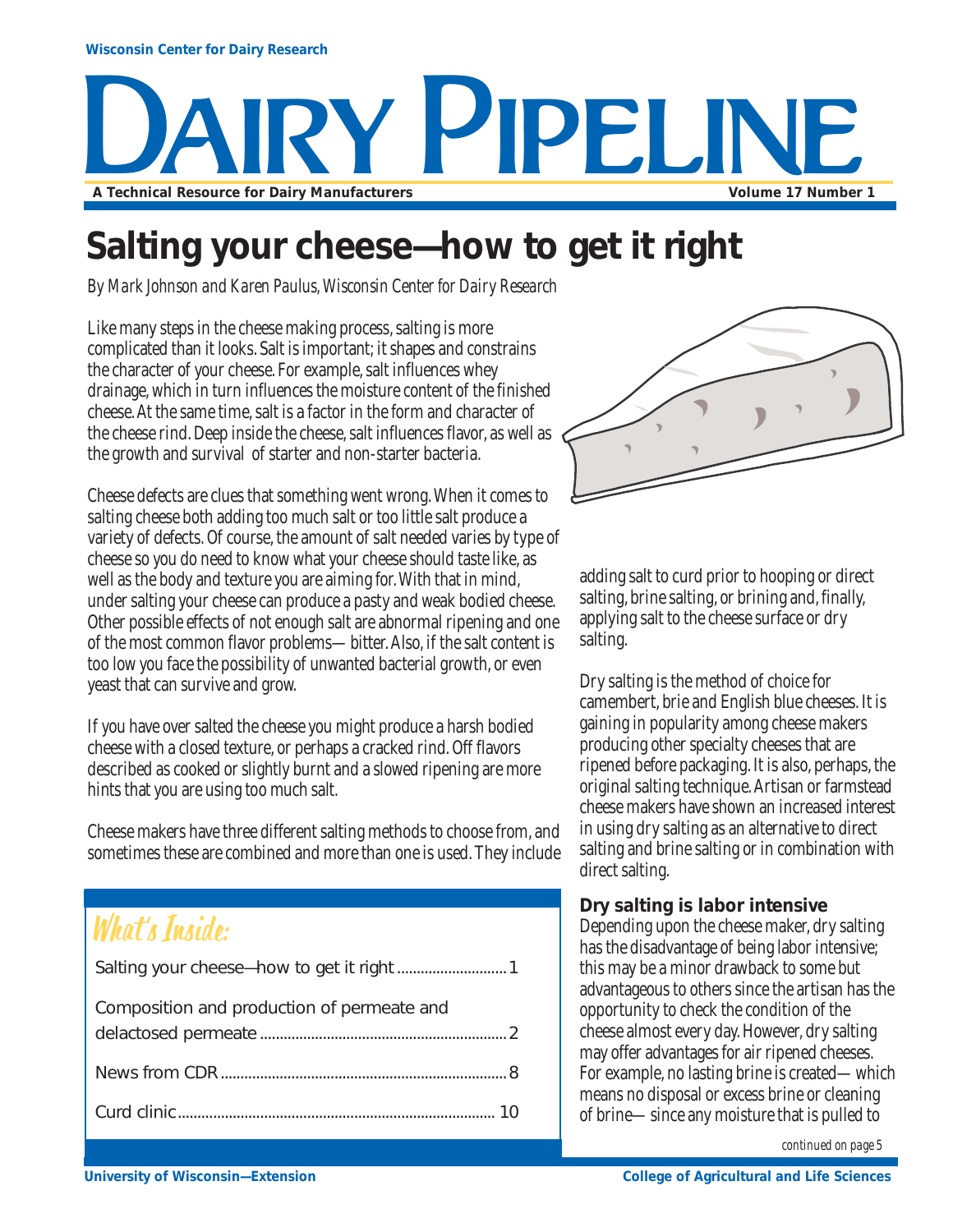### **Composition and production of permeate and delactosed permeate**

*by Karen E. Smith, PhD, Wisconsin Center for Dairy Research*

The separation of dairy proteins by ultrafiltration continues to be a growth industry. The whey processing industry is one of the main success stories that has benefited from separation technologies. Filtration processes to concentrate whey proteins have led to the development of very high value, functional and nutritious ingredients that fill a nutritional need in energy bars, sports drinks, and even smoothies. Filtration results in components that are retained by the membranes and those that permeate the membrane. Typically the retained components are the higher value components. The commercial food ingredient permeate is a byproduct of whey protein concentrate (WPC) or ultra filtered (UF) milk production.

Permeate actually is a term used to cover a family of products. They have a minimum of 59% lactose, maximum of 10% protein and maximum of 27% ash. However, the protein value is misleading since little or no protein is present. Manufacturers in the U.S. can use the term "dairy product solids," "de-proteinized whey," "modified whey," "reduced protein whey" or "permeate" when they label this ingredient on a product.

Sweet, acid, casein or rennet whey, or milk, may be used as a starting material. Composition of permeate will vary somewhat, depending on the original material used. In the United States, sweet whey and milk are the most common starting materials for permeate production.

Ultrafiltration is the process that produces permeate (Figure 1). Ultrafiltration membranes retain protein and fat while allowing lactose and minerals to pass. It is the lactose and minerals portion crossing the membrane that is referred to as permeate. The protein fraction, with a portion of the lactose and minerals originally present, becomes WPC or UF milk depending on the starting material. The dairy industry typically uses membranes with a molecular weight cut off of 10,000 daltons. Thus, any component smaller than 10,000 daltons will be part of the permeate fraction. However, the size of the component is only a guide regarding ability to cross the membrane. That is because some components, such as glycomacropeptide with its large water shell, appear larger than their molecular weight. In addition, some components have an unusual shape, or perhaps a repelling characteristic (charge, hydrophobic, etc.) It is also possible for smaller compounds to be bound to larger components, such as calcium with casein, which could limit passage through a membrane despite an apparent small size.

More lactose, in the form of permeate, must be removed to produce UF milks or WPC's with higher concentrations of protein.



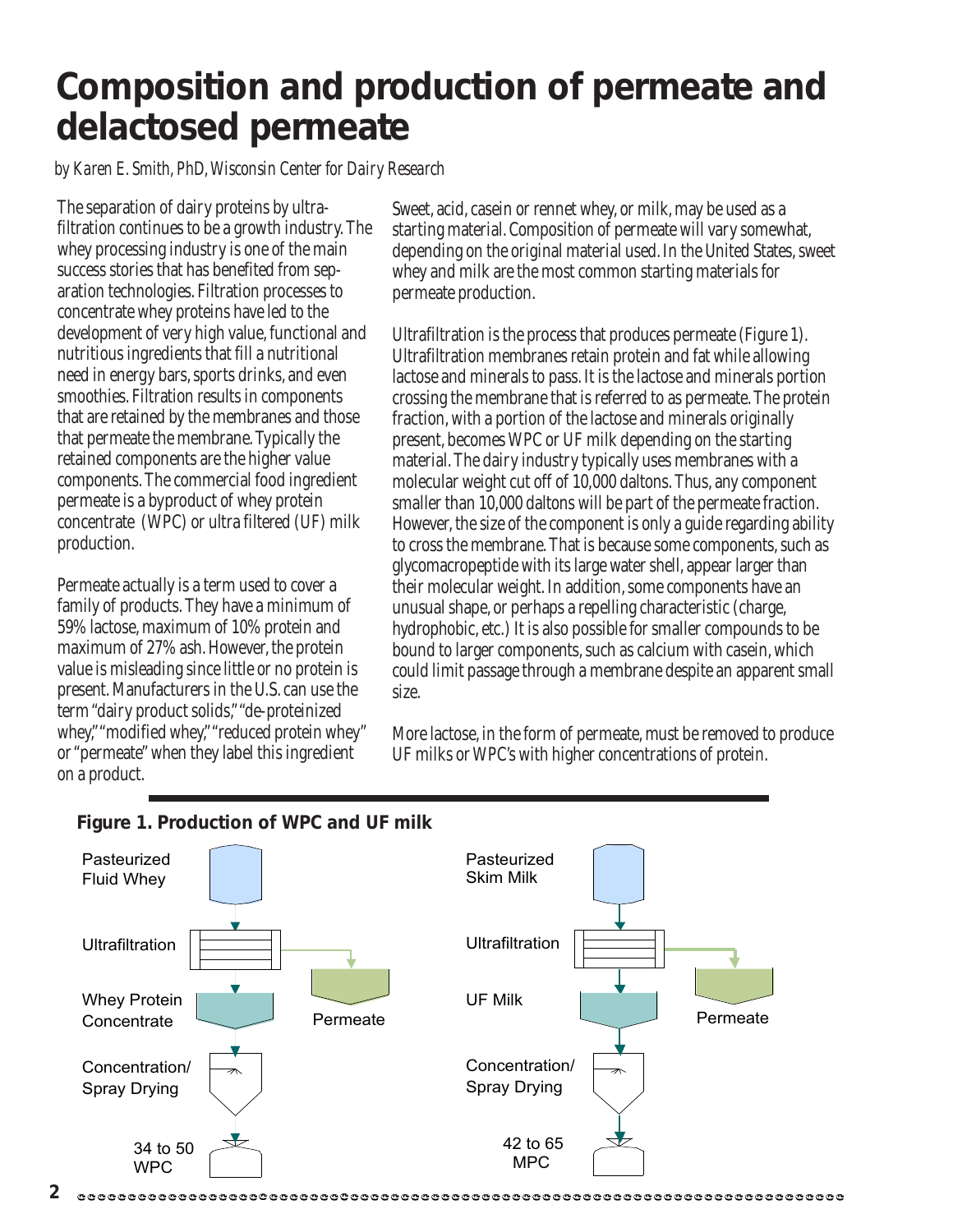#### **Figure 2. Production of WPC and UF with greater concentrations of protein**



na - value not available from source of data

Diafiltration, or the use of water to "wash" additional amounts of lactose from whey or milk, is used to produce the higher protein products (Figure 2).

An average composition for sweet whey, acid whey and milk permeate is listed in Table 1. Please note that only trace amounts of protein are listed. Commercial specifications however, list protein typically at 3.5 to 5% with a 10% maximum (Table 2). The discrepancy is due to the dairy industry testing for total nitrogen and then automatically multiplying the result by 6.38. The nitrogen found by testing actually is largely nonprotein nitrogen (NPN) rather than true protein. Examples of NPN compounds found in milk and whey include: urea, creatine, creatinine, uric acid, orotic acid, and ammonia.

Permeate powder is produced by concentrating the liquid permeate to supersaturate the lactose (Figure 3). The concentrated permeate is first cooled to maximize formation of lactose crystals and then dried. Crystallizing lactose produces a less hygroscopic product.

A very significant problem arises because of the amount of permeate produced relative to the amount of WPC or UF milk produced. Graph 1 shows the amount of liquid permeate versus WPC produced for WPC's of increasing protein contents.

*continued on page 4*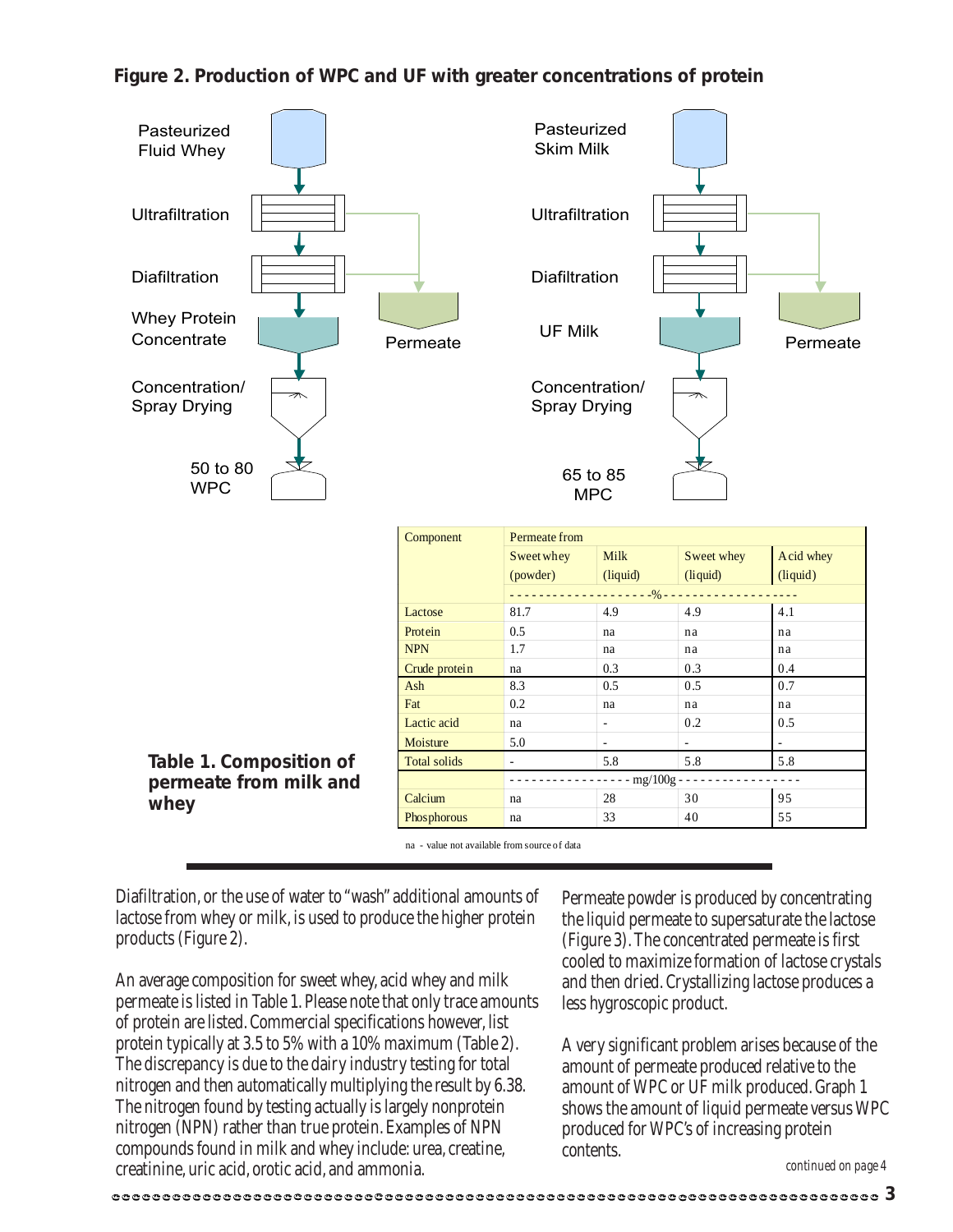#### **Table 2. Typical composition of food grade permeate (USDEC)**

| Component      | $\%$            |
|----------------|-----------------|
| Protein        | $3.0 - 8.0$     |
| <b>Lactose</b> | $65.0 - 85.0$   |
| Fat            | < 1.5           |
| Ash            | $8.0 - 20.0$    |
| Moisture       | $3.0 - 5.0$     |
|                | $-$ - mg/100g - |
| Calcium        | 870             |
| Phosphorous    | 720             |
| Sodium         | 570             |
| Magnesium      | 130             |

Delactosed permeate or DLP is a by -product of lactose production (Figure 4). Permeate generally is used as the starting material for lactose manufacture. Because of the variability in lactose operations, DLP does not have a typical composition. Since only lactose is removed during lactose production it would be fair to say that DLP will have significantly less lactose and therefore more minerals than permeate. It is extremely difficult, if not impossible, to dry DLP. Currently it is land applied or used as a molasses extender for cattle. Check out the next issue of the Dairy Pipeline for an in depth look at the uses of permeate.

#### **Graph 1. Production of permeate versus WPC of various protein concentrations**



*Thanks to Todd Hutson, Filtration Engineering for the data used in this graph*



Permeate

#### **Figure 4. Production of lactose and DLP from permeate**



#### *continued from page 3* **Figure 3. Production of permeate powder**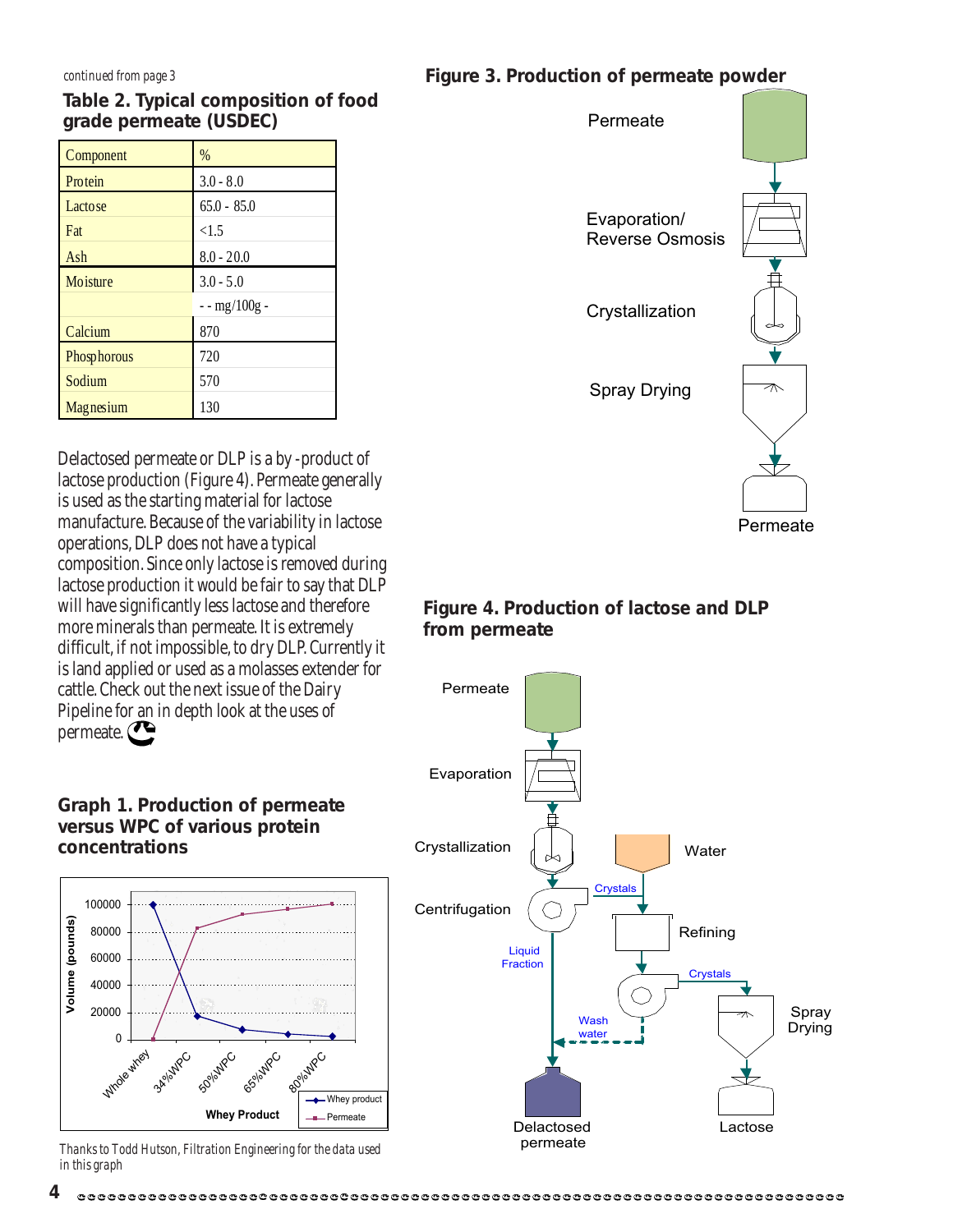#### **Salting**

*continued from page one*

the cheese surface will eventually evaporate. Another advantage is the creation of a rind, in fact a very dense rind. This happens when salt pulls moisture from the cheese to the cheese surface. At a very high salt concentration, there is rapid movement of moisture to the cheese surface, where it evaporates. When the cheese at or near the surface rapidly dries it leaves a dense layer of cheese —the rind.

High salt actually causes the casein network to tighten into aggregates (see Moisture migration in cheese, Dairy Pipeline Vol.15 No. 2) creating a porous network filled with serum. The movement of the serum carries small molecular weight compounds that are soluble in water—amino acids, peptides and lactic acid—to the surface. If you want of picture of this process, think of what happens when you squeeze a water-filled sponge. Both the sponge and the water are still present, but in different positions. The sponge remains small as long as pressure is applied and the water easily drains off. Similarly, in cheese, as the salt causes the casein network to tighten, serum collects between the aggregates and can easily move within the large pores. In fact, it moves to the cheese surface where there is lots of salt. As moisture evaporates, or is pulled from the cheese, the network collapses into much smaller pores to create the rind.

In addition, there may be some free fat that forms at the surface, as the porous casein network also allows fat to move

through it in response to gravity. The fat can also plug the pores as the network collapses. The dense layer, or rind, inhibits or slows further moisture loss from the cheese as well as salt movement into the cheese. The interior of the cheese retains its moisture for a longer period of time. Because of the rapid formation of the dense casein layer, dry salting results in a slower uptake of salt by the cheese compared to brining. This is particularly true when the brine concentration is less than 20 %. Indeed, many European cheese manufacturers purposely use lower salt concentrations in their brines to increase the rate of salt uptake without rind formation.

when you squeeze a waterfilled sponge. The sponge remains small as long as pressure is applied and the water easily drains off. Similarly, in cheese, as the salt causes the casein network to tighten, water collects between the aggregates and can easily move within the large pores."

Think of what happens

 $^{\prime\prime}$ 

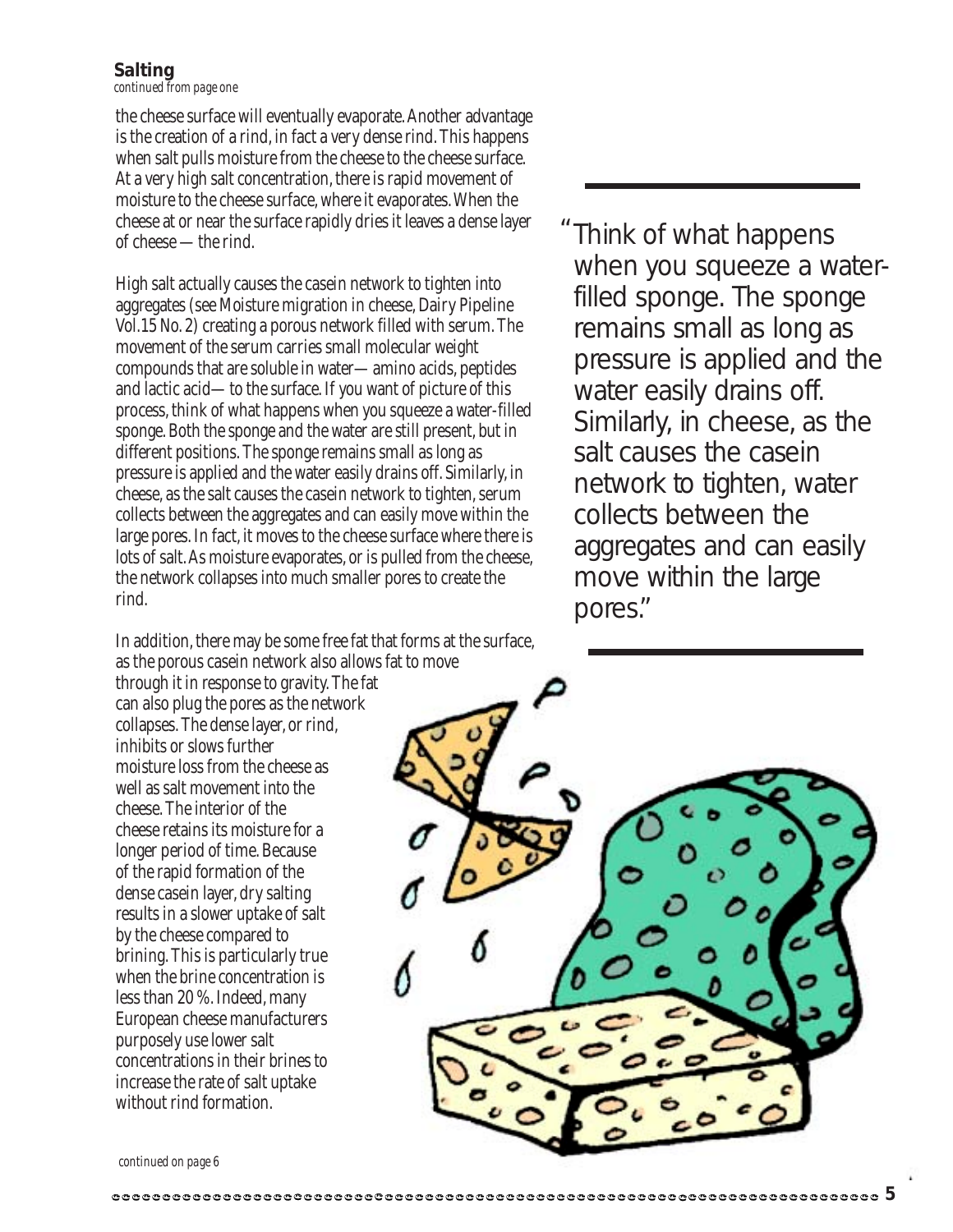### **Brining Systems**



#### **Channel brine system**





**Pit brine system**



**Static brine system**



**Two tiered brine system**

#### *continued from page 5*

#### **Brine salting**

If you are making edam, gouda, provolone or brick cheese, chances are that you soak your molded cheese in a brine solution for a few hours to a couple of days. During the brining process sodium and chloride, ions move into the cheese, driven by osmotic pressure between the brine and the moisture in the cheese. At the same time, water diffuses out of the cheese until equilibrium is reached. Brining is a bit more complicated than other methods of salting though. Not only do you have to pay attention to salt, you need to know how pH and calcium influence the process.

Sodium chloride (NaCl) is the major component of brine, but calcium chloride is another important ingredient. Like NaCl in brine, calcium influences the equilibrium of the system. Trying to produce a brined cheese without adding calcium to the solution will lead to surface and rind defects. This is because the calcium migrates in, or out, of the cheese in an attempt to equalize the concentration. To control this migration make sure the calcium level in your brine matches the calcium level in your cheese. Thus, a typical calcium level for swiss cheese is 0.1%, while a mozzarella brine would be 0.07% calcium. You should only have to add calcium chloride when you first set up a brine system, once you establish the correct level you shouldn't have to add any more.

Like calcium, the pH of the brine should match the pH of the cheese. In fact, pH influences the movement of calcium in the brine. If the pH is too low, calcium ions flow out of the cheese while hydrogen ions from the brine flow in. Surface proteins in the cheese will shrink and you will see short, firm rinds. A higher pH on the cheese surface has the opposite effect—swelling proteins that produce a greasy or slippery surface.

The pH of the cheese also influences the rate that salt is absorbed. Acid cheeses absorb salt faster because they have bigger pores. Thus feta cheese, at a pH around 4.8 absorbs salt fast enough to remain a high moisture cheese.

#### **Maintenance**

When Bill Wendorff teaches the Cheese Technology Short course he almost always has a student who expresses disbelief that *Listeria monocytogenes* can live in cheese brines. But it is true. Listeria is a salt tolerant microbe that can survive for weeks in highly concentrated salt brines. If conditions allow, Listeria can grow and thrive on the cheese surface when it is removed from the brine. For this, and other reasons, it is important to maintain a clean and safe brine.

A continuous membrane filtration system is expensive, but it effectively filters out protein, fat, fines and bacteria while leaving sodium, calcium, and hydrogen behind. Another option is to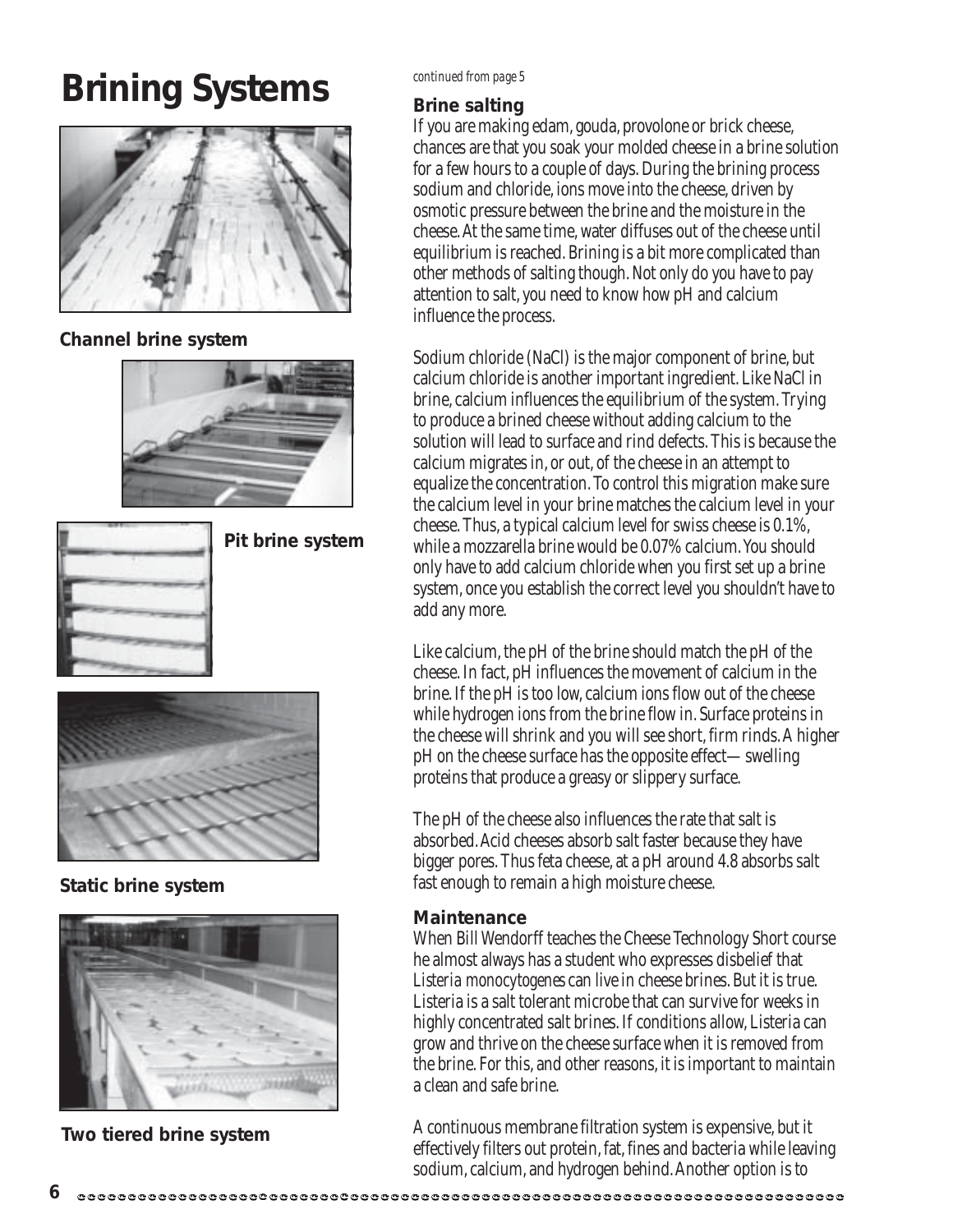skim the cold cheese brine and then batch pasteurize and filter the brine through cheesecloth.

Brine solutions don't last forever. If you haven't used your brine tank for a while you may end up with diluted brine on the surface. This can lead to bacterial contamination on the brine surface; it is a medium that will support them and if it isn't cleaned and maintained it will contaminate your cheese.

Experts agree that there is a real trend toward dry salting, because of the contamination you can get in brine. However, if you pay attention to your brine tank and maintain it properly then brine salting is a safe option. Recently, concerns about ground water quality have lead to closer scrutiny and restrictions on the amount of both chloride and phosphorus in wastewater. What does this mean for cheesemakers? It means you want to be as efficient as possible when salting cheese; you want your cheese to absorb the salt you apply and not wash that salt down the drain.

Experts agree that there " is a real trend toward dry salting, because of the contamination you can get in brine. However, if you pay attention to your brine tank and maintain it properly then brine salting is a safe option."

**Previous Pipeline articles focusing on salt include:**

- **Vol. 12 #3 Salting muenster-type cheeses**
- **Vol. 12 #4 Areview of factors influencing salt retention**
- **Vol. 14 #4 Salt crystal size and salt retention in chedder cheese**
- **Vol. 15 #2 Moisture migration in cheese**



"You want to be as efficient as possible when salting cheese; you want your cheese to absorb the salt you apply and not wash that salt down the drain.<sub>"</sub>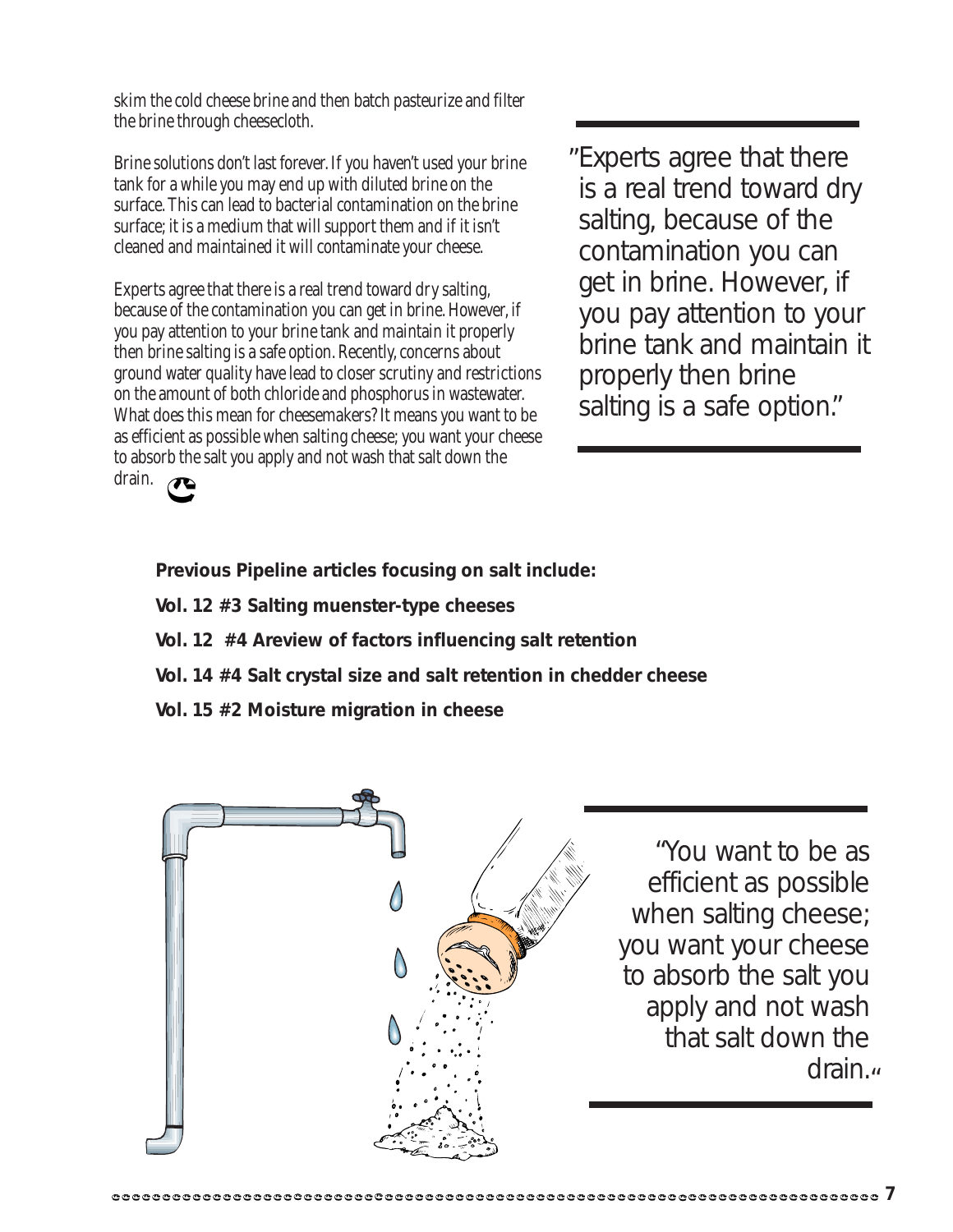### News from CDR

#### **Jim Path leaves a legacy**

There are many factors behind the increasing number of specialty cheeses available today. However, I'd like to focus on one who has worked at the Center for Dairy Research for almost 14 years; his name is Jim Path. Jim has friends in Germany, Italy, Denmark, France, Poland, Mexico, Finland and the Upper peninsula of Michigan. Most of these friends are cheesemakers and many have traveled to Wisconsin to teach at one of the artisan cheesemaking courses that Jim helped to organize. Jim's passion for both travel and cheese enriched his co-workers,

his classes and Wisconsin cheesemakers. Jim leaves us the legacy of the Wisconsin Master Cheesemaker Program®and the make schedule for juustolepia cheese!

#### **Customizing Cheese Flavor Short Course**

August 30-31, 2005 Madison, WI

Let's face it, taste is the reason people seek out their favorite foods; and for many that means cheese. The diversity of flavors in cheese has increased, driving significant growth in the specialty cheese industry. Cheesemakers can actually control the development of many desired flavors in cheese and this new short course will tell you how. This two-day short course will cover milk flavors, enzymes, cultures, ingredient or flavor additions, and environmental conditions that cheesemakers can use to produce unique flavored cheeses. The course includes classroom discussions as well as sensory evaluation of cheeses influenced by various flavor contributors.

Questions about the curriculum may be directed to Bill Wendorff at (608) 263-2015 or John Jaeggi at (608) 262-2264.



*John Jaeggi, left, gives Jim Path, right, a friendly send-off*

#### **The CDR web site has a new look**

Although it still has a few quirks, CDR's updated website is up and running. Please let us know if we have hidden or removed a feature that you need.

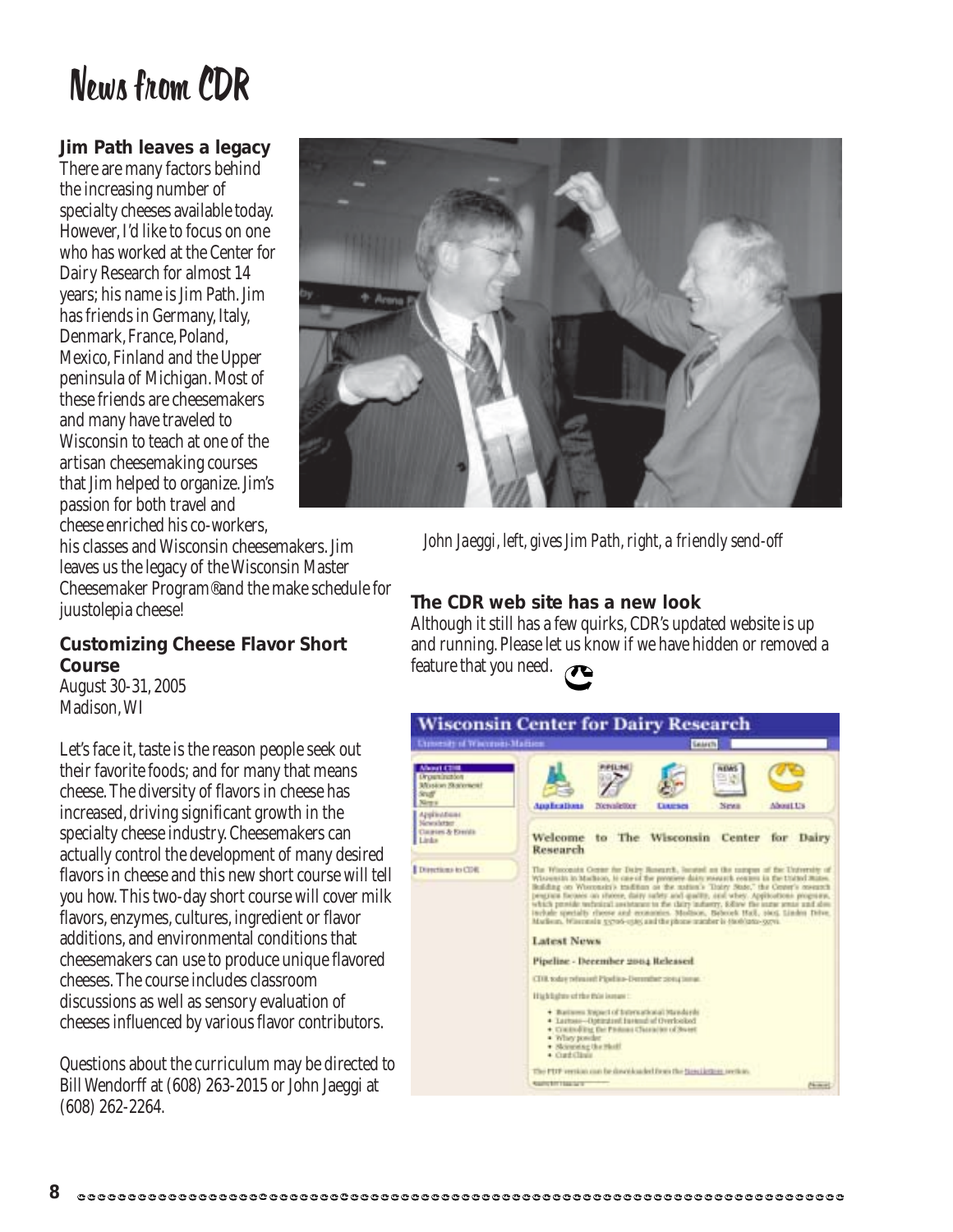### **On becoming a complete cheesemaker**

Cheesemakers sign on to the Wisconsin Master Cheesemaker' program for a variety of reasons. However, by the time they graduate they are likely to agree with Master Cheesemaker Jeff Mattes who says of the program, "It is a great tool to make you a more complete cheesemaker."

Four new Masters were inducted into the ranks of the Wisconsin Master Cheesemakers at the April 2005 Cheese Expo in La Crosse, Wisconsin. At the same time, three Masters were certified as Masters of additional cheeses.

The 2005 class of Wisconsin Master cheesemakers have combined decades of cheesemaking experience with courses offered by the Wisconsin Center for Dairy Research, the University of Wisconsin-Extension and the Wisconsin Milk Marketing Board. Gianni Toffolon notes that it is a personal satisfaction to be a Master Cheesemaker but he was really happy about everything he learned from the classes. "It all helps to fine tune what the cheesemaker already knows."

Steve Tollers also enjoyed the learning experiences offered by the Wisconsin Master Cheesemaker ®Program. Although he believes cheesemaking is an art, it was the detailed information supporting the craft that he got from his classes. As a result, Tollers moved past the do this, then do that approach to cheesemaking because he knows more about the factors that influence cheese. He has noticed that he "can answer employee questions much better now!"

John Moran enjoyed the variety of educators and all the cheesemakers he met as he worked toward Master status. He notes that 'things are changing so fast in the dairy industry, you really need to keep up." Meeting other cheesemakers added to his knowledge of Wisconsin cheesemaking, Moran says. "Usually you only know your own plant, but talking with other cheesemakers allows you to find out what is going on elsewhere."

Gregg Palubicki found the Master Cheesemaker classes very useful and admits, "The test was actually a good experience, also very helpful." Like his classmates, he enjoyed meeting other cheesemakers. Palubicki notes, If I could, I would send all my cheesemakers to courses in Madison."

The 2005 class of Master Cheesemakers demonstrate that meeting other cheesemakers, learning about the science of cheesemaking, and making a commitment to continuing education can indeed develop a complete cheesemaker.





*Top row Jeff Mattes of Sartoro Foods, Walt Brandli retired from the UW Dairy Plant*

*Middle row Bruce Workman, of Edelweiss Town Hall Cheese, Gregg Palubicki of Alto Dairy Cooperative*

*Bottom row John Moran of Wisconsin Dairy State Cheese, Steve Tollers of Burnett Dairy Coop, Gianni Toffolon of BelGioioso*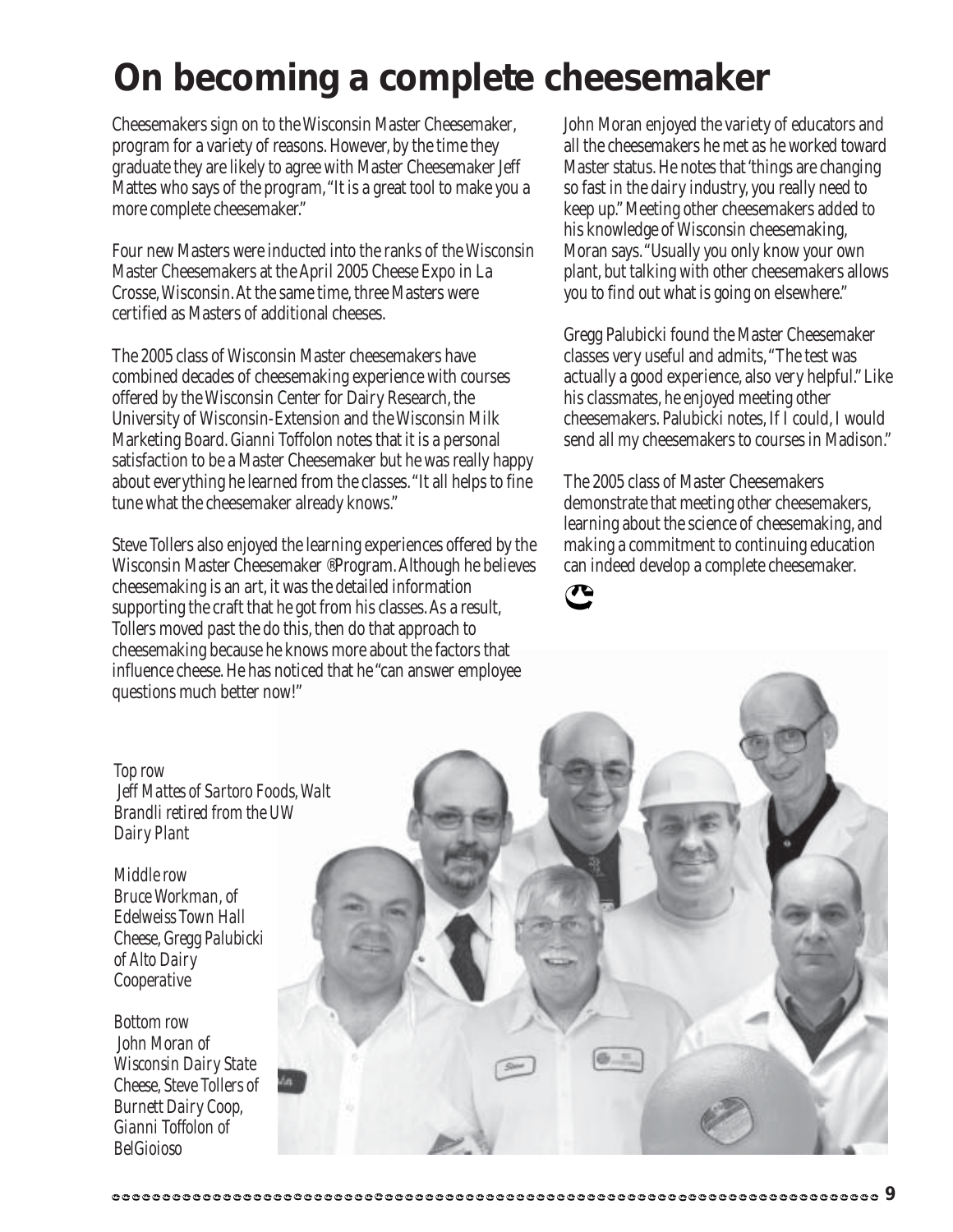## Curd Clinic

*Curd Clinic doctor for this issue is Mark Johnson, scientist. CDR*

 $\Omega\textnormal{-}$  I have noticed that I need to use 10% more salt when I am making colby or jack cheese compared to cheddar cheese. Can you tell me why?



A. Before answering your question, I am going to salt has the least affinity for absorption at 32°C, or 90°F. At 32°C, assume that the final salt content and and yield are the same. Otherwise, the higher yield in colby and jack may explain the highter salt content. That said, there are a couple of reasons why you might have to add more salt while making colby cheese compared to cheddar. The first one is temperature; a warmer curd has a faster rate of salt absorption. In fact, there is a critical temperature for salt absorption in cheese curd. Fox (1993) compared higher and lower temperatures before concluding

**Internet Internet** 

a layer of fat is exuded onto the curd's surface, particularly in freshly milled curd, which prevents salt from readily absorbing into the curd. At lower temperatures, this fat has not been released from the curd to the surface. At higher temperatures, the exuded fat is dispersed into the whey, or at the curd surface, as a liquid (Fox, 1993).

Colby curd is cooler than cheddar curd because of the cold water rinse. In addition, cool curd holds water but this water is more easily pressed from the curd. When salt is added the water rapidly absorbs the salt but upon subsequent pressing the salt laden water is pressed out of the curds.

The method you use to make cheddar cheese also influences the amount of salt you use. For example, stirring dry curd produces a shell or dense layer on the outer layer of the curd particle. This layer impedes the penetration of salt into the curd particle. On the other hand, a fresh layer formed when a slab of cheddar curd is milled creates new surface area that has not yet formed the shell. This new layer picks up salt faster. However, if you stir the milled curd too long before salting, it will also form the dense layer at the surface, as well as leak more fat.

"There is a critical temperature for salt absorption in cheese curd."

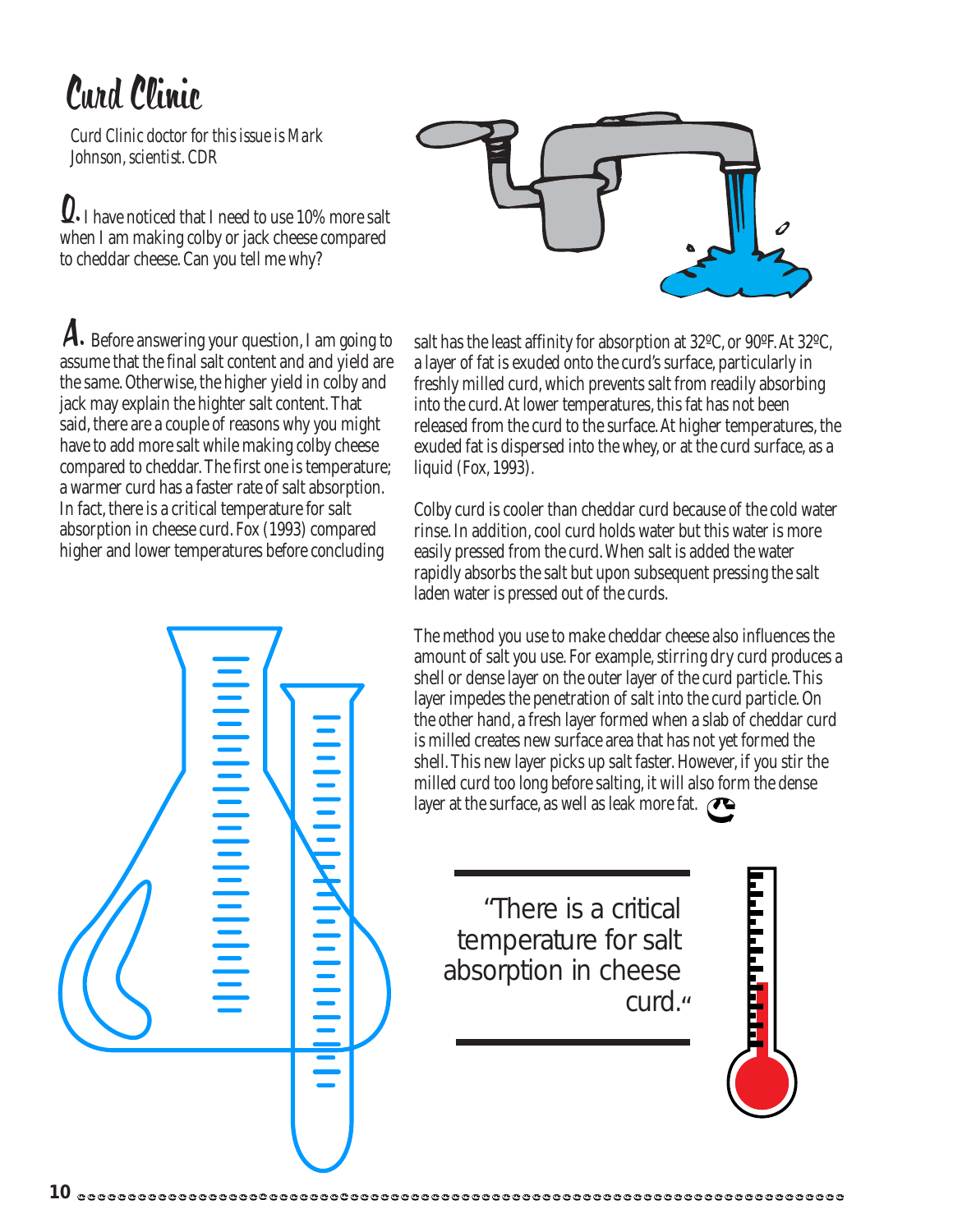### Calendar

*continued from back page*

#### **Sept. 20-21 Dairy, Food and Environmental Health**

**Symposium.** Co-sponsored by Wisconsin Association of Food Protection, WI Association of Dairy Plant Field Reps, and WI Environmental Health Assn., Wausau, WI. For more information, check the WAFP website at www.wafp-wi.org.

**Oct. 4-9 World Dairy Expo,** Madison, WI. For information see www.world-dairy-expo.com.

**Oct. 10-14 Cheese Technology Short Course,** Madison, WI. Call Bill Wendorff at (608) 263-2015.

#### **Oct. 18-19 Dairy Ingredient Utilization Short Course,**

Madison, WI. Call Bill Wendorff at (608) 263-2015 or K.J. Burrington at (608) 265-9297. **T** 

### **2005 IDF World Dairy Summit**

**September 17-22, 2005 Vancouver, BC, Canada**

#### **Program Highlights:**

- **World Dairy Situation**
- ♦ My Price, Your Cost—Sharing the Pie
- Dairy in the Food Industry of the Future
- Nutri-Marketing: Emerging Dairy Health Claims
- **Technology for Functional Foods**
- **Extended Shelf Life Technology**
- How Can One Food Mean So Much to So Many?
- Promoting and Protecting Dairy
- Adapting Farm Practices to New Markets

**For more information:**

#### **www.idf2005.com**



Please help us keep our mailing list current! Simply phone, fax or e-mail the information requested below to:

> *The Dairy Pipeline* Center for Dairy Research 1605 Linden Dr. Madison, WI 53706 phone: 608/262-8015 fax: 608/262-1578

You can also choose to forgo a mailed copy and get on our e-mail subscription list which will remind you to read the Pipeline on the web. Sign up for this option on our website: www.cdr.wisc.edu

| Name               |
|--------------------|
|                    |
|                    |
|                    |
| City               |
| <b>State</b>       |
| Zip                |
| (and mailing code) |

 $\Box$ CHANGE  $\Box$ ADD  $\Box$ REMOVE